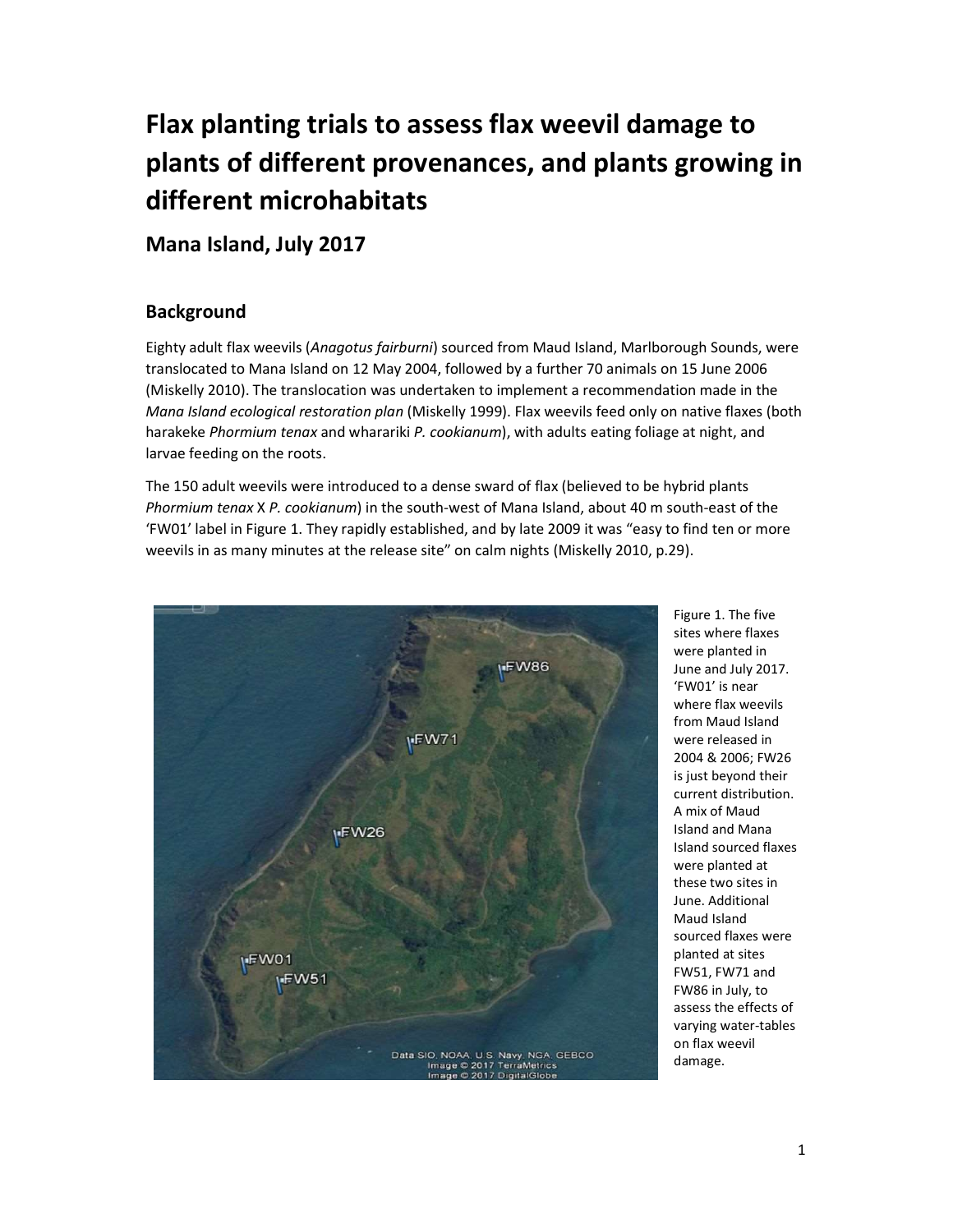The weevils reached higher densities at the release site, and caused more damage to host plants, than had been recorded previously. Deaths of mature flaxes were noted by 2013 (Miskelly 2013). Adults caused obvious damage to the edge of leaves (Figure 2a), and prevented flowering of heavily infested plants by devouring unopened flower spikes (Figure 2b). However, the fact that large plants that still had numerous leaves collapsed and died (Figure 2c) points to the lethal damage occurring below ground level, where flax weevil larvae burrowed into the root stocks (Figure 2d).



Figure 2. Impacts of flax weevils on host plants on Mana Island: (a) feeding sign caused by adults, June 2017; (b) adult flax weevils feeding on unopened flower spikes, November 2013; (c) a dead mature flax plant, June 2017; (d) flax weevil larvae within the root stock of a dying plant, November 2013. All images: Colin Miskelly.

Two hypotheses for the super-abundance of flax weevils on Mana Island have been proposed:

1. That Mana Island flaxes were more susceptible to weevil browse than those on Maud Island, with browse resistance lost during cultivation (of the windbreak P. tenax planted during the MAF farming era in the 1970s) and/or through hybridisation between the two species.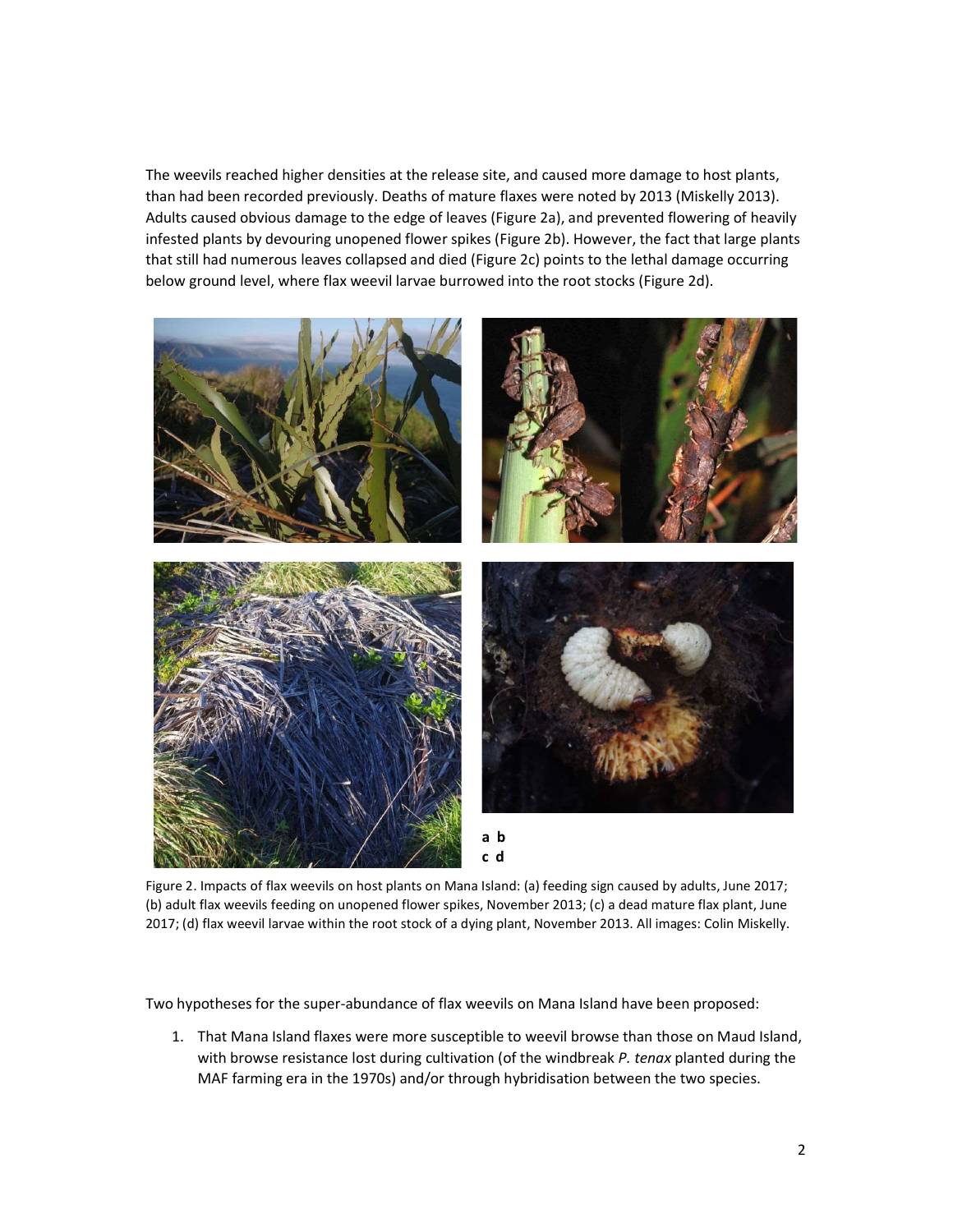2. That a natural bio-control agent that affects flax weevil larvae was left behind on Maud Island when the adult weevils were translocated, with the most likely candidate being an asyet unsearched for pathogenic (and species-specific) strain of Metarrhizium anisopliae fungus.

In order to investigate the first hypothesis, seeds from P. cookianum were collected on Maud Island in early 2015, and propagated in the Mana Island nursery. Unfortunately no effort was made to collect locally-sourced seed on Mana Island at the same time, and so the first trial described here used transplanted juvenile flax plants sourced from near the planting sites, planted in equal numbers with Maud Island plants.

# Field observations, June 2017

During 16-18 June 2017, flax weevil feeding sign was noted on every flax plant inspected in the south-west of Mana Island, in a radius approximately 500 m from the release site (including near the shore, halfway along the South Coast Track). There was also an infestation of flax weevils around the Lockwood, which has evidently resulted from deliberate or accidental translocation of these flightless weevils to the site, as there was about 400 m of unaffected plants separating the Lockwood infestation from the main weevil infestation.

Both P. tenax and P. cookianum were eaten, with the weevils showing a preference for the smaller and softer-leaved P. cookianum when the two species were growing in close proximity. However, fully mature plants of both species had been killed by the weevils, as well as several hectares of presumed hybrid plants around the release site. Flaxes growing in wet sites appeared to survive better than plants in dry sites. There are two possible (non-exclusive) explanations for this. Plants in wet sites may still be able to obtain sufficient water through a damaged root system, and so be better able to survive periods of drought stress, and a high water-table may kill or discourage weevil larvae from living among water-logged roots.

# Planting trial methodology

## 1. Assessing the effect of plant provenance

Two sites with differing exposure to flax weevils were selected. The southern site was just inland of the junction between Southern Track and the petrel station track (Figure 1), close to where flax weevils were released. All 100 flaxes planted at this site were planted within 20 m of established flaxes showing weevil feeding sign. All 50 transplanted flaxes used at this site were gathered from within 200 m of the site, and all had weevil feeding sign (and so may have had weevil eggs or larvae among their roots and plant bases). The northern site was just north of the junction between Tirohanga Track and Central Track (Figure 1), on the eastern side of the small pond there. None of the adult flaxes around the pond had flax weevil feeding sign, but some sign was evident within 100 m to the south and north (the latter minor infestation is likely to have been assisted dispersal). None of the 50 transplanted flaxes used at this site had any weevil feeding sign on them. It is expected that flax weevils will reach this site within 1-2 years.

At each site, 25 waratah stakes were rammed into the ground at least 3 metres apart. All the stakes were individually tagged with yellow Allflex tags labelled 'WEEVIL S 2017' and numbered 1 to 25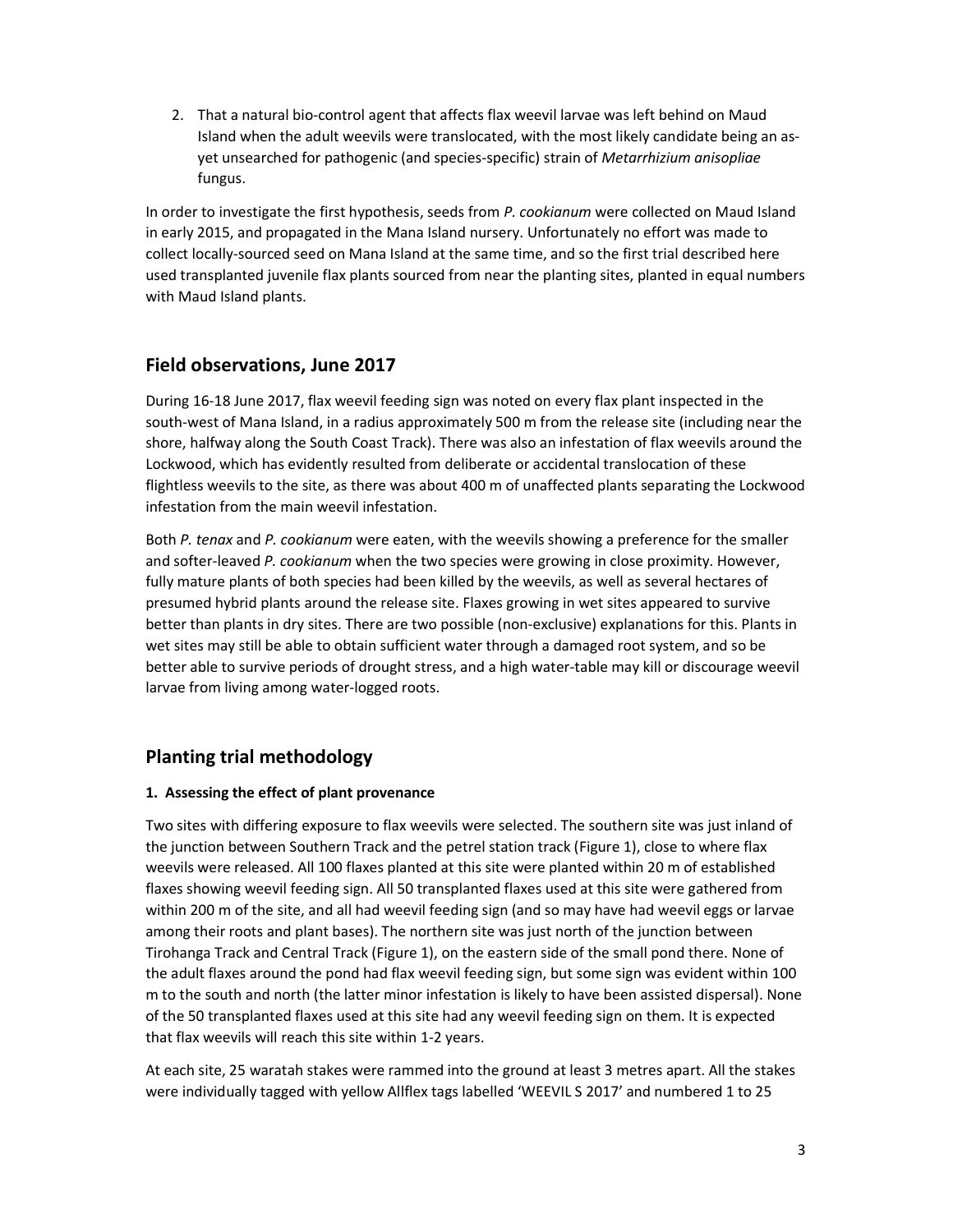(southern site; Figure 3) or 26 to 50 (northern site, Figure 4). The remaining tags (numbers 51 to 100; Figure 5) were used in the microhabitat trial (see below).



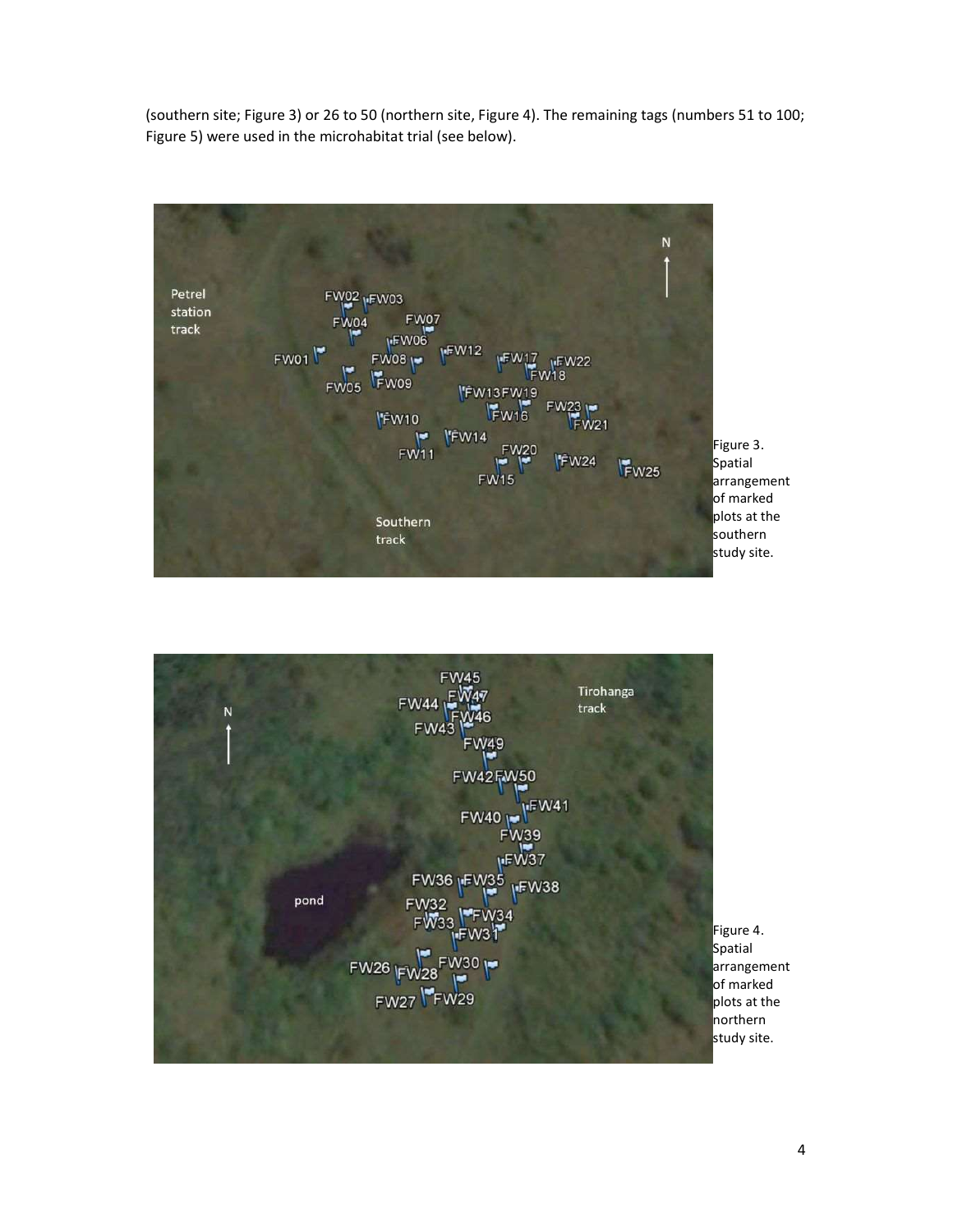

Figure 5. An example of one of the printed tags attached to a waratah stake, as used in the planting trials established in June and July 2017.

Four flaxes were planted in a cross centred on each stake (magnetic north, east, south and west), with each plant approximately 1 metre from the stake. Two Maud Island (nursery reared) and two Mana Island (transplanted) flaxes were planted around each stake, in a randomised pattern (Appendix 1). A c.30 cm long yellow Novacoil tube was partially buried around each plant to provide protection from pukeko and takahe (Figure 6), and all plants were watered (approx. 0.5 litre) on the day of planting.



Figure 6. An example of a flax planting plot, showing three of the four flaxes (in Novacoil tubes) planted one metre from a central, tagged waratah stake. Other tagged stakes can be seen in the background.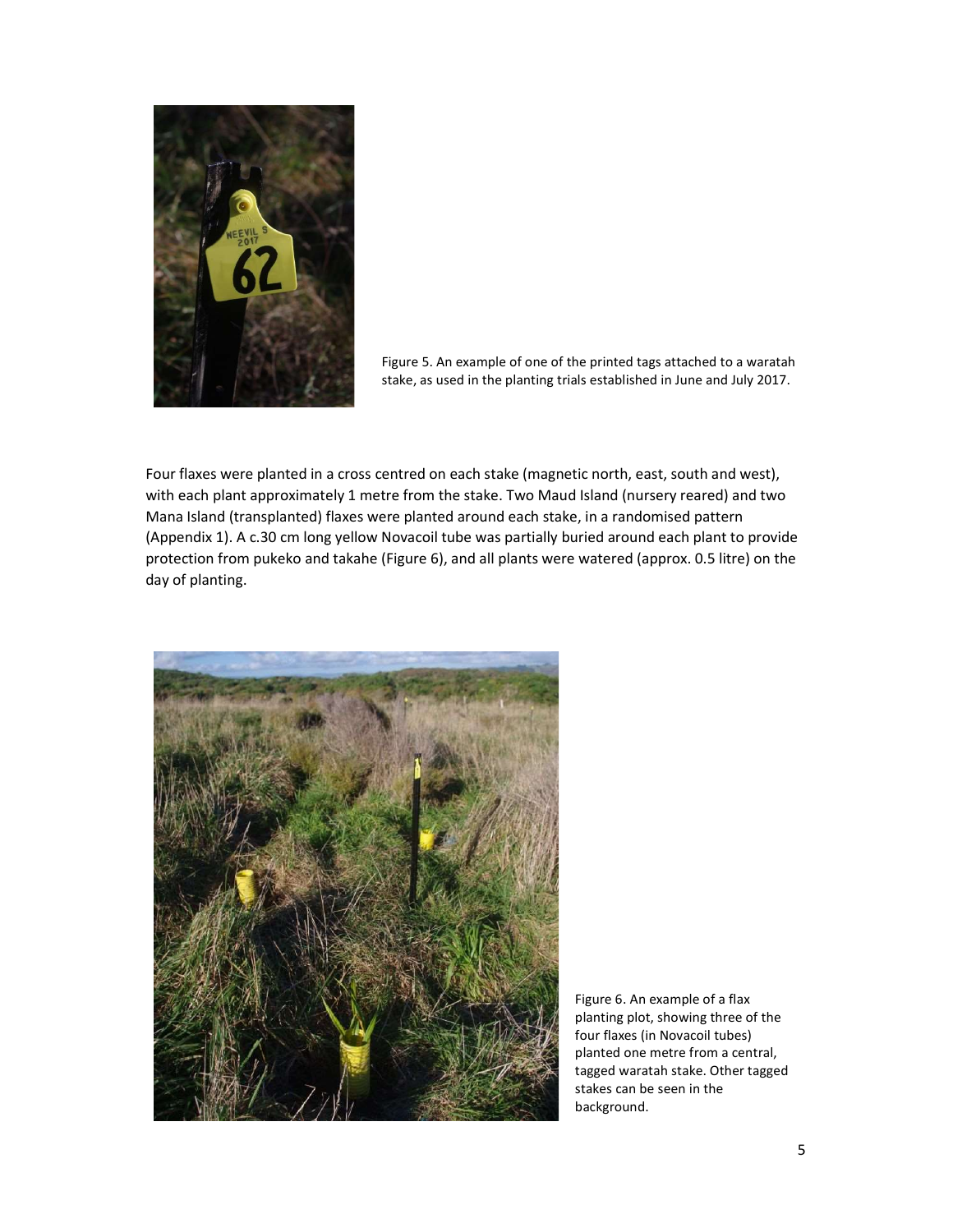#### 2. Assessing the effects of the microhabitats that flaxes are planted in

An additional 550+ Maud Island flaxes were planted at three sites (ten plots) in July 2017, with each cluster of three or four plots selected so that the plants would be subjected to a range of root saturation. One plot at each site was super-saturated, with the remaining plots on a gradient of better drainage and higher altitude (although all were very wet at the time of planting).

The locations of the three sites are shown in Figure 1, and the locations of the ten plots are shown in greater detail in Figures 7-9. The three sites were near the top of the valley leading down to Hole-in-Rock (stakes FW51 to 70; Figure 7), in the catchment that drains to Lance's gully (stakes FW71 to 85; Figure 8), and in upper Tauhinu Valley, one gully south of the macrocarpas (stakes FW86 to 100; Figure 9 [note that stake #91 has no tag]).



Figure 7. The locations of 20 tagged stakes (four plots of five stakes each) in Hole-in-Rock valley, below the takahe pen.

Five waratah stakes were rammed in and tagged at each plot, with four Maud Island flaxes planted in a cross, centred on each stake, at magnetic north, east, south and west compass points approximately 1 metre from each stake. This will allow the locations of 20 plants per plot to be checked over time, even if every plant in the plot dies. Fifteen to 60 additional 'unmapped' flaxes were planted at each plot as follows: FW51-55 = 60 additional flaxes, FW56-60 = c.20, FW61-65 = c.20, FW66-70 = c.20, FW71-75 = c.10, FW76-80 = c.15, FW81-85 = c.35, FW86-90 = 28, FW91-95 = 28, FW96-100 = 20. All plants were protected with a Novacoil tube, but no watering was required due to the very wet soil conditions in July.

There is a possibility that flax weevils were inadvertently introduced to some plots, as many of the nursery-reared plants had insect damage. It is unclear whether this was due to weevils (young flax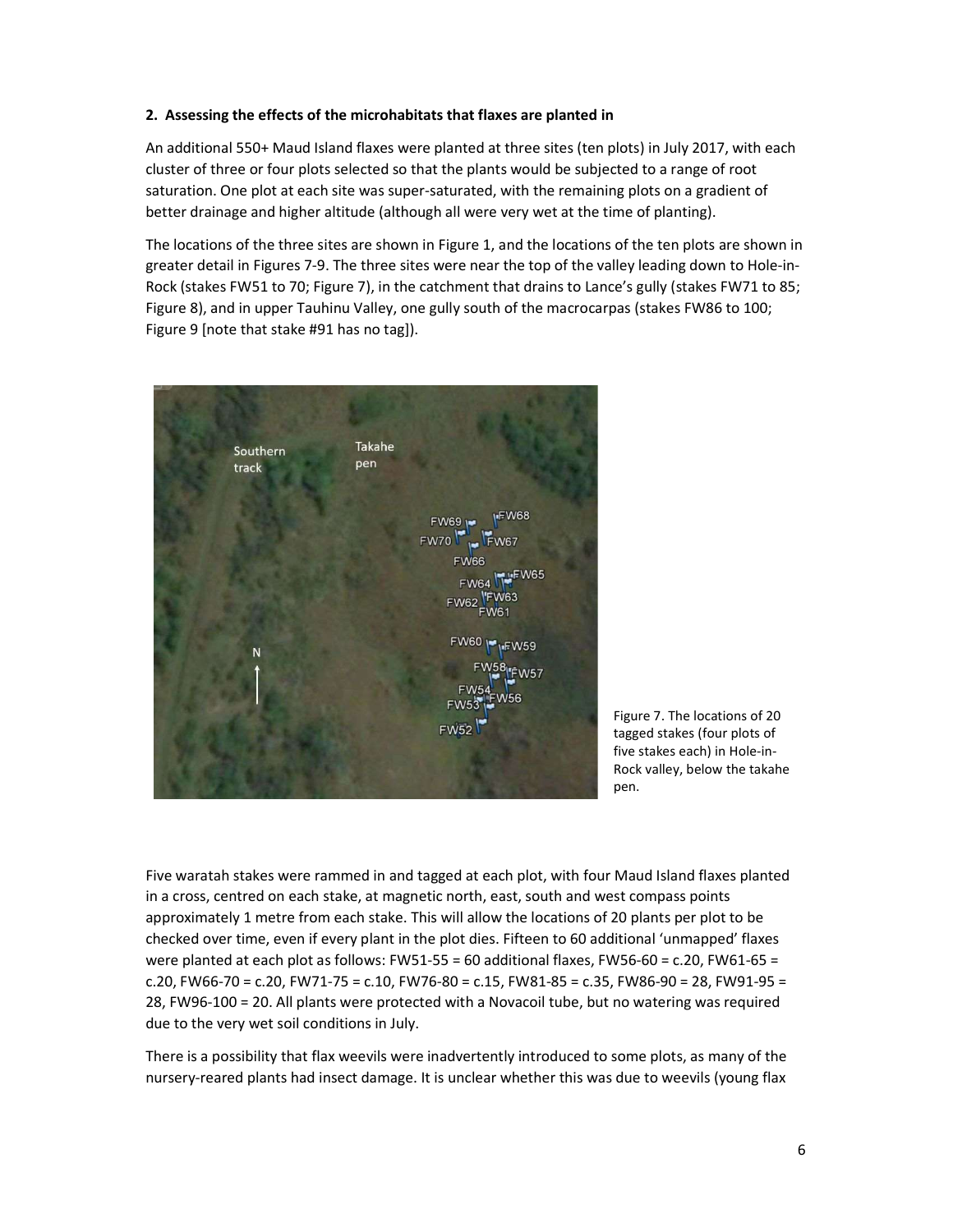leaves are less fibrous than adult leaves, and so the feeding sign is different). No weevil adults, larvae or eggs were noted during planting.

Tirohanga track **IFW83**  $82 M$ <sub>Rn</sub>  $N81$ Lance's gully culvert

Figure 8. The locations of 15 tagged stakes (three plots of five stakes each) in Lance's gully, above the culvert pond.



Figure 9. The locations of 15 tagged stakes (three plots of five stakes each) in upper Tauhinu Valley, near the macrocarpas.

#### Recommendations for monitoring the flax plantings

FOMI members are requested to monitor the plantings during each working bee weekend, and to record the health of all 400 'mapped' plants in the trial. This is likely to take about 30-45 minutes for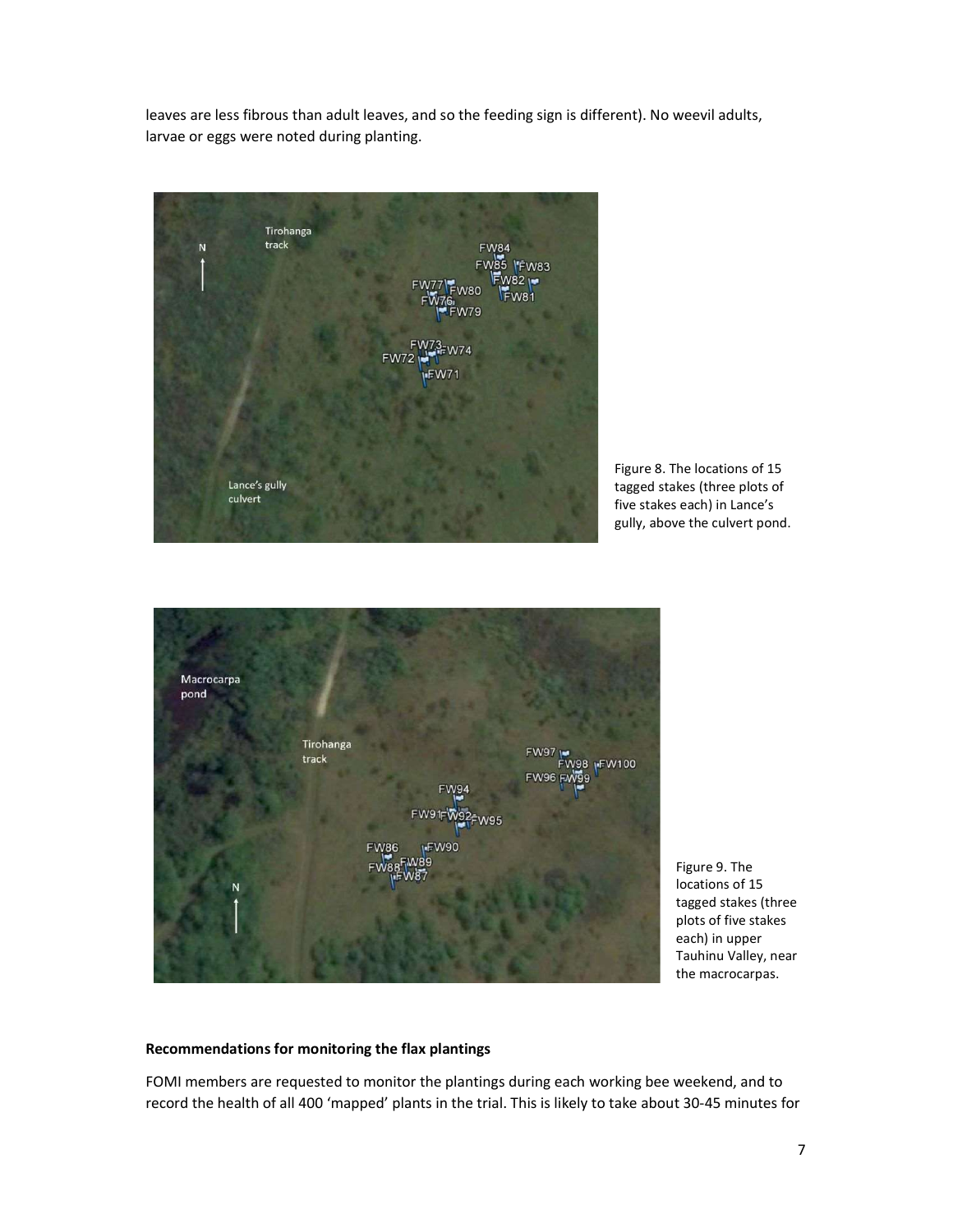1-2 people at each of the five sites. Each team will need a compass, or other means of assessing the orientation of the four plants around each post. Data forms are attached here as Appendices 2 & 3. Each plant should be scored as one of:

| H/UnE   | Healthy/Uneaten                                                              |
|---------|------------------------------------------------------------------------------|
| H/E     | Healthy/Eaten = weevil feeding sign apparent                                 |
| UnH/UnE | Unhealthy/Uneaten                                                            |
| UnH/E   | Unhealthy/Eaten                                                              |
| D/UnE   | Dead/Uneaten                                                                 |
| D/E     | Dead/Eaten                                                                   |
| Dead    | (if it is not possible to determine whether the plant had been eaten or not) |
| Abs     | Absent = no plant remains detectable                                         |

#### Acknowledgements

Many thanks to Frank Higgott and Sue Caldwell for gathering flax seed on Maud Island, FOMI and DOC for propagating the plants and caring for them for 2 years in the Mana Island nursery, and FOMI for purchasing the stakes used in the trial. Particular thanks to Jason Christensen and Linda Kerkmeester for sourcing equipment and supplies, and to Allflex for sponsoring the printed stock tags. Thanks also to Kate McAlpine for discussions on planting trial design. The plantings were completed during FOMI working bees on 17 June and 15-16 July 2016, with much support provided by DOC rangers Chris Bell and Otis Berard and their trusty Rhino. Many thanks to Adrian Jull, Allan Sheppard, Bruce Collett, Jacky Sargent, Jessica Richardson, Linda Kerkmeester, Miguel Braga, Mike Jacobson, Nancy Collis, Philippa Doig, Philippa Sargent and Richard Grasse for their assistance with transplanting and planting flaxes, and for the care that they took in setting up the planting trials.

#### Literature cited

- Miskelly, C. 1999. Mana Island ecological restoration plan. Wellington, Department of Conservation. 149 pp.
- Miskelly, C. 2010. Mana Island ecological restoration plan review. Wellington, Department of Conservation. 45 pp.
- Miskelly, C. 2013. A plague of flax weevils a conservation hyper-success story. Te Papa blog published 13 November 2013 (http://blog.tepapa.govt.nz/2013/11/13/a-plague-of-flaxweevils-a-conservation-hyper-success-story/)

Colin Miskelly July 2017

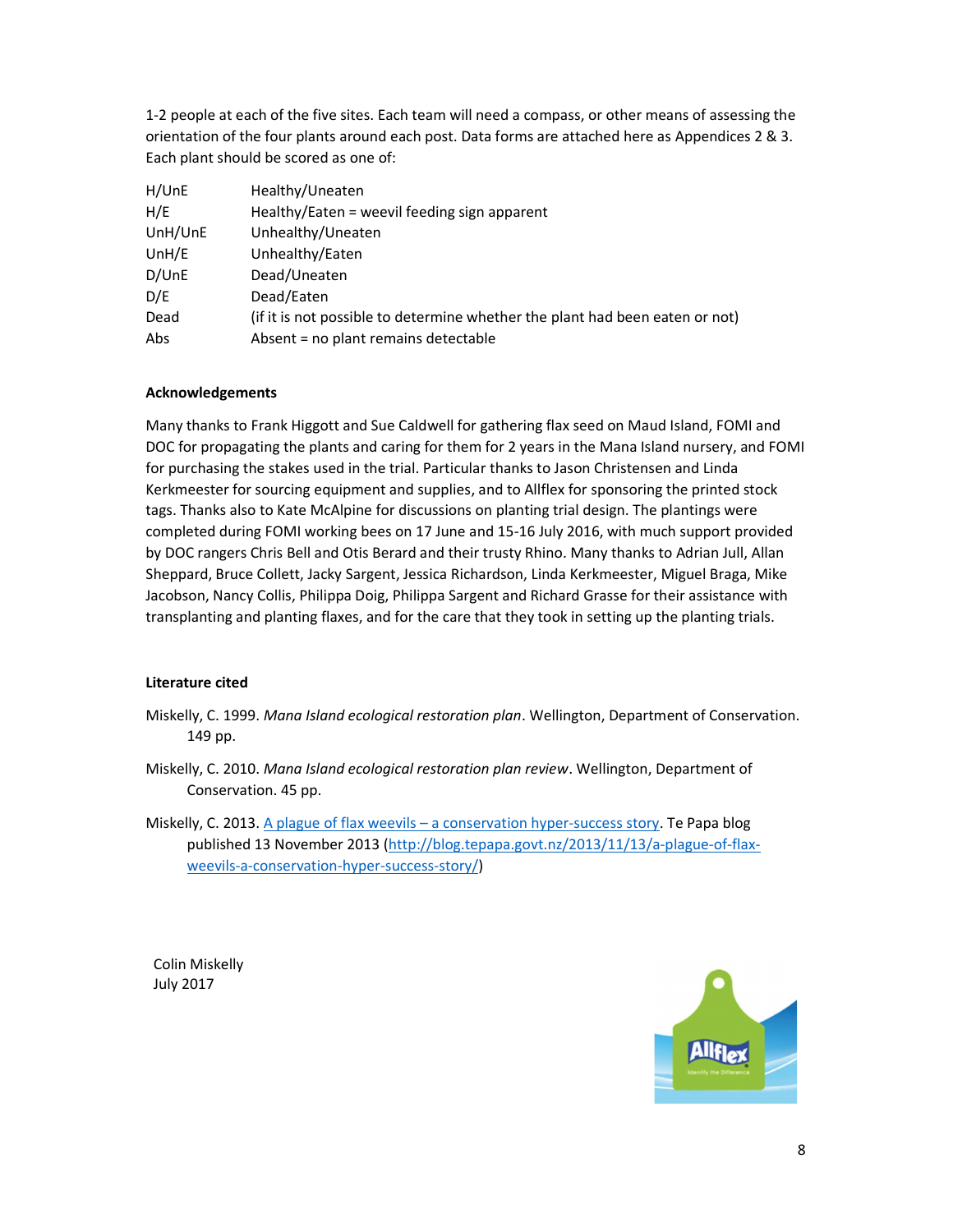|             | Southern study site |      | Northern study site |      |             |       |  |
|-------------|---------------------|------|---------------------|------|-------------|-------|--|
| Plot        | North               | East | South               | West | Plot        | North |  |
| <b>FW01</b> | Mana                | Mana | Maud                | Maud | <b>FW26</b> | Maud  |  |
| <b>FW02</b> | Maud                | Mana | Mana                | Maud | <b>FW27</b> | Mana  |  |
| <b>FW03</b> | Mana                | Mana | Maud                | Maud | <b>FW28</b> | Mana  |  |
| <b>FW04</b> | Mana                | Maud | Mana                | Maud | <b>FW29</b> | Maud  |  |
| <b>FW05</b> | Maud                | Mana | Maud                | Mana | <b>FW30</b> | Mana  |  |
| <b>FW06</b> | Mana                | Maud | Mana                | Maud | <b>FW31</b> | Mana  |  |
| <b>FW07</b> | Mana                | Maud | Mana                | Maud | <b>FW32</b> | Mana  |  |
| <b>FW08</b> | Maud                | Maud | Mana                | Mana | <b>FW33</b> | Mana  |  |
| <b>FW09</b> | Mana                | Mana | Maud                | Maud | <b>FW34</b> | Mana  |  |
| <b>FW10</b> | Maud                | Mana | Maud                | Mana | <b>FW35</b> | Mana  |  |
| <b>FW11</b> | Maud                | Maud | Mana                | Mana | <b>FW36</b> | Maud  |  |
| <b>FW12</b> | Mana                | Mana | Maud                | Maud | <b>FW37</b> | Mana  |  |
| <b>FW13</b> | Maud                | Mana | Mana                | Maud | <b>FW38</b> | Maud  |  |
| <b>FW14</b> | Mana                | Mana | Maud                | Maud | <b>FW39</b> | Mana  |  |
| <b>FW15</b> | Maud                | Mana | Maud                | Mana | <b>FW40</b> | Mana  |  |
| <b>FW16</b> | Maud                | Maud | Mana                | Mana | <b>FW41</b> | Mana  |  |
| <b>FW17</b> | Maud                | Mana | Maud                | Mana | <b>FW42</b> | Maud  |  |
| <b>FW18</b> | Maud                | Mana | Maud                | Mana | <b>FW43</b> | Maud  |  |
| <b>FW19</b> | Maud                | Mana | Maud                | Mana | <b>FW44</b> | Maud  |  |
| <b>FW20</b> | Maud                | Maud | Mana                | Mana | <b>FW45</b> | Maud  |  |
| <b>FW21</b> | Maud                | Mana | Mana                | Maud | <b>FW46</b> | Maud  |  |
| <b>FW22</b> | Maud                | Maud | Mana                | Mana | <b>FW47</b> | Maud  |  |
| <b>FW23</b> | Mana                | Mana | Maud                | Maud | <b>FW48</b> | Maud  |  |
| <b>FW24</b> | Mana                | Maud | Maud                | Mana | <b>FW49</b> | Maud  |  |
| <b>FW25</b> | Maud                | Mana | Mana                | Maud | <b>FW50</b> | Mana  |  |

| Appendix 1. Configuration of flax plants around marked stakes FW01 (= WEEVIL S 2017 1) |  |
|----------------------------------------------------------------------------------------|--|
| to FW50 (=WEEVIL S 50) at the two flax provenance study sites.                         |  |

| Southern study site |       |      |       |      | Northern study site |       |      |       |  |
|---------------------|-------|------|-------|------|---------------------|-------|------|-------|--|
| Plot                | North | East | South | West | Plot                | North | East | South |  |
| <b>FW01</b>         | Mana  | Mana | Maud  | Maud | <b>FW26</b>         | Maud  | Mana | Maud  |  |
| <b>FW02</b>         | Maud  | Mana | Mana  | Maud | <b>FW27</b>         | Mana  | Mana | Maud  |  |
| FW03                | Mana  | Mana | Maud  | Maud | <b>FW28</b>         | Mana  | Mana | Maud  |  |
| <b>FW04</b>         | Mana  | Maud | Mana  | Maud | <b>FW29</b>         | Maud  | Maud | Mana  |  |
| <b>FW05</b>         | Maud  | Mana | Maud  | Mana | <b>FW30</b>         | Mana  | Maud | Mana  |  |
| <b>FW06</b>         | Mana  | Maud | Mana  | Maud | <b>FW31</b>         | Mana  | Mana | Maud  |  |
| FW07                | Mana  | Maud | Mana  | Maud | <b>FW32</b>         | Mana  | Maud | Maud  |  |
| FW08                | Maud  | Maud | Mana  | Mana | <b>FW33</b>         | Mana  | Mana | Maud  |  |
| <b>FW09</b>         | Mana  | Mana | Maud  | Maud | <b>FW34</b>         | Mana  | Mana | Maud  |  |
| <b>FW10</b>         | Maud  | Mana | Maud  | Mana | <b>FW35</b>         | Mana  | Maud | Mana  |  |
| FW11                | Maud  | Maud | Mana  | Mana | <b>FW36</b>         | Maud  | Maud | Mana  |  |
| <b>FW12</b>         | Mana  | Mana | Maud  | Maud | <b>FW37</b>         | Mana  | Maud | Maud  |  |
| <b>FW13</b>         | Maud  | Mana | Mana  | Maud | <b>FW38</b>         | Maud  | Mana | Maud  |  |
| <b>FW14</b>         | Mana  | Mana | Maud  | Maud | <b>FW39</b>         | Mana  | Maud | Mana  |  |
| <b>FW15</b>         | Maud  | Mana | Maud  | Mana | <b>FW40</b>         | Mana  | Maud | Mana  |  |
| <b>FW16</b>         | Maud  | Maud | Mana  | Mana | <b>FW41</b>         | Mana  | Maud | Maud  |  |
| <b>FW17</b>         | Maud  | Mana | Maud  | Mana | <b>FW42</b>         | Maud  | Mana | Mana  |  |
| <b>FW18</b>         | Maud  | Mana | Maud  | Mana | <b>FW43</b>         | Maud  | Mana | Mana  |  |
| FW19                | Maud  | Mana | Maud  | Mana | <b>FW44</b>         | Maud  | Mana | Maud  |  |
| <b>FW20</b>         | Maud  | Maud | Mana  | Mana | <b>FW45</b>         | Maud  | Maud | Mana  |  |
| FW21                | Maud  | Mana | Mana  | Maud | <b>FW46</b>         | Maud  | Mana | Maud  |  |
| <b>FW22</b>         | Maud  | Maud | Mana  | Mana | <b>FW47</b>         | Maud  | Maud | Mana  |  |
| <b>FW23</b>         | Mana  | Mana | Maud  | Maud | <b>FW48</b>         | Maud  | Mana | Mana  |  |
| <b>FW24</b>         | Mana  | Maud | Maud  | Mana | <b>FW49</b>         | Maud  | Mana | Mana  |  |
| <b>FW25</b>         | Maud  | Mana | Mana  | Maud | <b>FW50</b>         | Mana  | Mana | Maud  |  |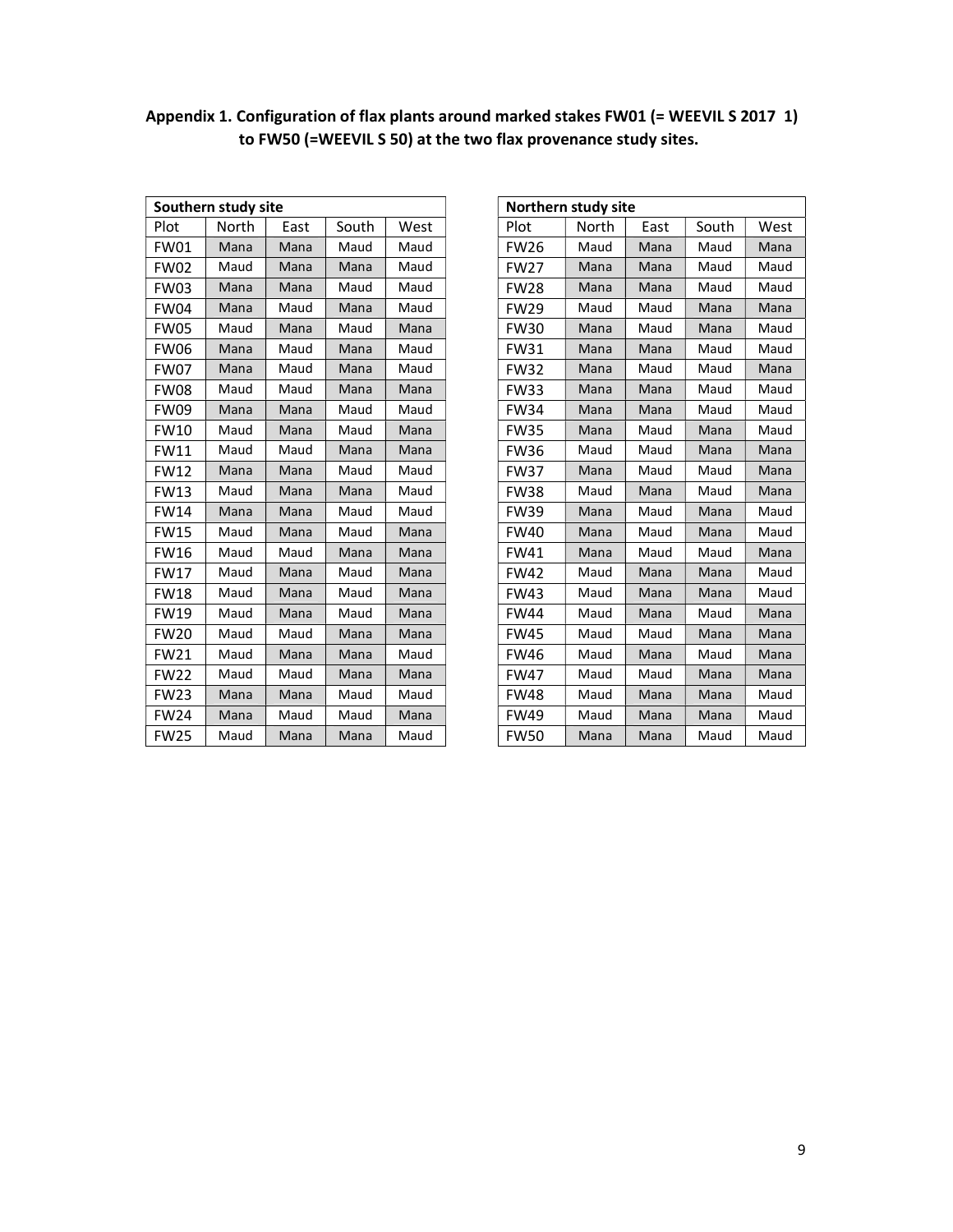# Appendix 2. Monitoring datasheet for flax plants at the flax provenance study plots.

## Date: Observer(s):

| North<br>Plot<br>South<br>West<br>Plot<br>East<br><b>FW01</b><br><b>FW26</b><br><b>FW02</b><br><b>FW27</b><br><b>FW03</b><br><b>FW28</b><br><b>FW04</b><br><b>FW29</b><br><b>FW05</b><br><b>FW30</b><br><b>FW06</b><br><b>FW31</b><br><b>FW07</b><br><b>FW32</b><br><b>FW08</b><br><b>FW33</b><br><b>FW09</b><br><b>FW34</b><br><b>FW10</b><br><b>FW35</b><br><b>FW11</b><br><b>FW36</b><br><b>FW12</b><br><b>FW37</b><br><b>FW13</b><br><b>FW38</b><br><b>FW14</b><br><b>FW39</b><br><b>FW15</b><br><b>FW40</b><br><b>FW16</b><br><b>FW41</b><br><b>FW17</b><br><b>FW42</b><br><b>FW18</b><br><b>FW43</b><br><b>FW19</b><br><b>FW44</b><br><b>FW20</b><br><b>FW45</b><br><b>FW21</b><br><b>FW46</b><br><b>FW22</b><br><b>FW47</b><br><b>FW23</b><br><b>FW48</b><br><b>FW24</b><br><b>FW49</b> | Southern study site |  |  | Northern study site |       |  |
|------------------------------------------------------------------------------------------------------------------------------------------------------------------------------------------------------------------------------------------------------------------------------------------------------------------------------------------------------------------------------------------------------------------------------------------------------------------------------------------------------------------------------------------------------------------------------------------------------------------------------------------------------------------------------------------------------------------------------------------------------------------------------------------------|---------------------|--|--|---------------------|-------|--|
|                                                                                                                                                                                                                                                                                                                                                                                                                                                                                                                                                                                                                                                                                                                                                                                                |                     |  |  |                     | North |  |
|                                                                                                                                                                                                                                                                                                                                                                                                                                                                                                                                                                                                                                                                                                                                                                                                |                     |  |  |                     |       |  |
|                                                                                                                                                                                                                                                                                                                                                                                                                                                                                                                                                                                                                                                                                                                                                                                                |                     |  |  |                     |       |  |
|                                                                                                                                                                                                                                                                                                                                                                                                                                                                                                                                                                                                                                                                                                                                                                                                |                     |  |  |                     |       |  |
|                                                                                                                                                                                                                                                                                                                                                                                                                                                                                                                                                                                                                                                                                                                                                                                                |                     |  |  |                     |       |  |
|                                                                                                                                                                                                                                                                                                                                                                                                                                                                                                                                                                                                                                                                                                                                                                                                |                     |  |  |                     |       |  |
|                                                                                                                                                                                                                                                                                                                                                                                                                                                                                                                                                                                                                                                                                                                                                                                                |                     |  |  |                     |       |  |
|                                                                                                                                                                                                                                                                                                                                                                                                                                                                                                                                                                                                                                                                                                                                                                                                |                     |  |  |                     |       |  |
|                                                                                                                                                                                                                                                                                                                                                                                                                                                                                                                                                                                                                                                                                                                                                                                                |                     |  |  |                     |       |  |
|                                                                                                                                                                                                                                                                                                                                                                                                                                                                                                                                                                                                                                                                                                                                                                                                |                     |  |  |                     |       |  |
|                                                                                                                                                                                                                                                                                                                                                                                                                                                                                                                                                                                                                                                                                                                                                                                                |                     |  |  |                     |       |  |
|                                                                                                                                                                                                                                                                                                                                                                                                                                                                                                                                                                                                                                                                                                                                                                                                |                     |  |  |                     |       |  |
|                                                                                                                                                                                                                                                                                                                                                                                                                                                                                                                                                                                                                                                                                                                                                                                                |                     |  |  |                     |       |  |
|                                                                                                                                                                                                                                                                                                                                                                                                                                                                                                                                                                                                                                                                                                                                                                                                |                     |  |  |                     |       |  |
|                                                                                                                                                                                                                                                                                                                                                                                                                                                                                                                                                                                                                                                                                                                                                                                                |                     |  |  |                     |       |  |
|                                                                                                                                                                                                                                                                                                                                                                                                                                                                                                                                                                                                                                                                                                                                                                                                |                     |  |  |                     |       |  |
|                                                                                                                                                                                                                                                                                                                                                                                                                                                                                                                                                                                                                                                                                                                                                                                                |                     |  |  |                     |       |  |
|                                                                                                                                                                                                                                                                                                                                                                                                                                                                                                                                                                                                                                                                                                                                                                                                |                     |  |  |                     |       |  |
|                                                                                                                                                                                                                                                                                                                                                                                                                                                                                                                                                                                                                                                                                                                                                                                                |                     |  |  |                     |       |  |
|                                                                                                                                                                                                                                                                                                                                                                                                                                                                                                                                                                                                                                                                                                                                                                                                |                     |  |  |                     |       |  |
|                                                                                                                                                                                                                                                                                                                                                                                                                                                                                                                                                                                                                                                                                                                                                                                                |                     |  |  |                     |       |  |
|                                                                                                                                                                                                                                                                                                                                                                                                                                                                                                                                                                                                                                                                                                                                                                                                |                     |  |  |                     |       |  |
|                                                                                                                                                                                                                                                                                                                                                                                                                                                                                                                                                                                                                                                                                                                                                                                                |                     |  |  |                     |       |  |
|                                                                                                                                                                                                                                                                                                                                                                                                                                                                                                                                                                                                                                                                                                                                                                                                |                     |  |  |                     |       |  |
|                                                                                                                                                                                                                                                                                                                                                                                                                                                                                                                                                                                                                                                                                                                                                                                                |                     |  |  |                     |       |  |
| <b>FW25</b>                                                                                                                                                                                                                                                                                                                                                                                                                                                                                                                                                                                                                                                                                                                                                                                    |                     |  |  | <b>FW50</b>         |       |  |

| Southern study site |       |      |       |      |
|---------------------|-------|------|-------|------|
| Plot                | North | East | South | West |
| FW01                |       |      |       |      |
| <b>FW02</b>         |       |      |       |      |
| FW03                |       |      |       |      |
| FW04                |       |      |       |      |
| <b>FW05</b>         |       |      |       |      |
| <b>FW06</b>         |       |      |       |      |
| <b>FW07</b>         |       |      |       |      |
| <b>FW08</b>         |       |      |       |      |
| <b>FW09</b>         |       |      |       |      |
| FW10                |       |      |       |      |
| <b>FW11</b>         |       |      |       |      |
| <b>FW12</b>         |       |      |       |      |
| <b>FW13</b>         |       |      |       |      |
| <b>FW14</b>         |       |      |       |      |
| <b>FW15</b>         |       |      |       |      |
| <b>FW16</b>         |       |      |       |      |
| <b>FW17</b>         |       |      |       |      |
| <b>FW18</b>         |       |      |       |      |
| <b>FW19</b>         |       |      |       |      |
| <b>FW20</b>         |       |      |       |      |
| <b>FW21</b>         |       |      |       |      |
| <b>FW22</b>         |       |      |       |      |
| <b>FW23</b>         |       |      |       |      |
| <b>FW24</b>         |       |      |       |      |
| <b>FW25</b>         |       |      |       |      |

Each plant should be scored as one of:

| H/UnE   | Healthy/Uneaten                                                              |
|---------|------------------------------------------------------------------------------|
| H/E     | Healthy/Eaten = weevil feeding sign apparent                                 |
| UnH/UnE | Unhealthy/Uneaten                                                            |
| UnH/E   | Unhealthy/Eaten                                                              |
| D/UnE   | Dead/Uneaten                                                                 |
| D/E     | Dead/Eaten                                                                   |
| Dead    | (if it is not possible to determine whether the plant had been eaten or not) |
| Abs     | Absent = no plant remains detectable                                         |

Please scan and email completed datasheets to colin.miskelly@tepapa.govt.nz